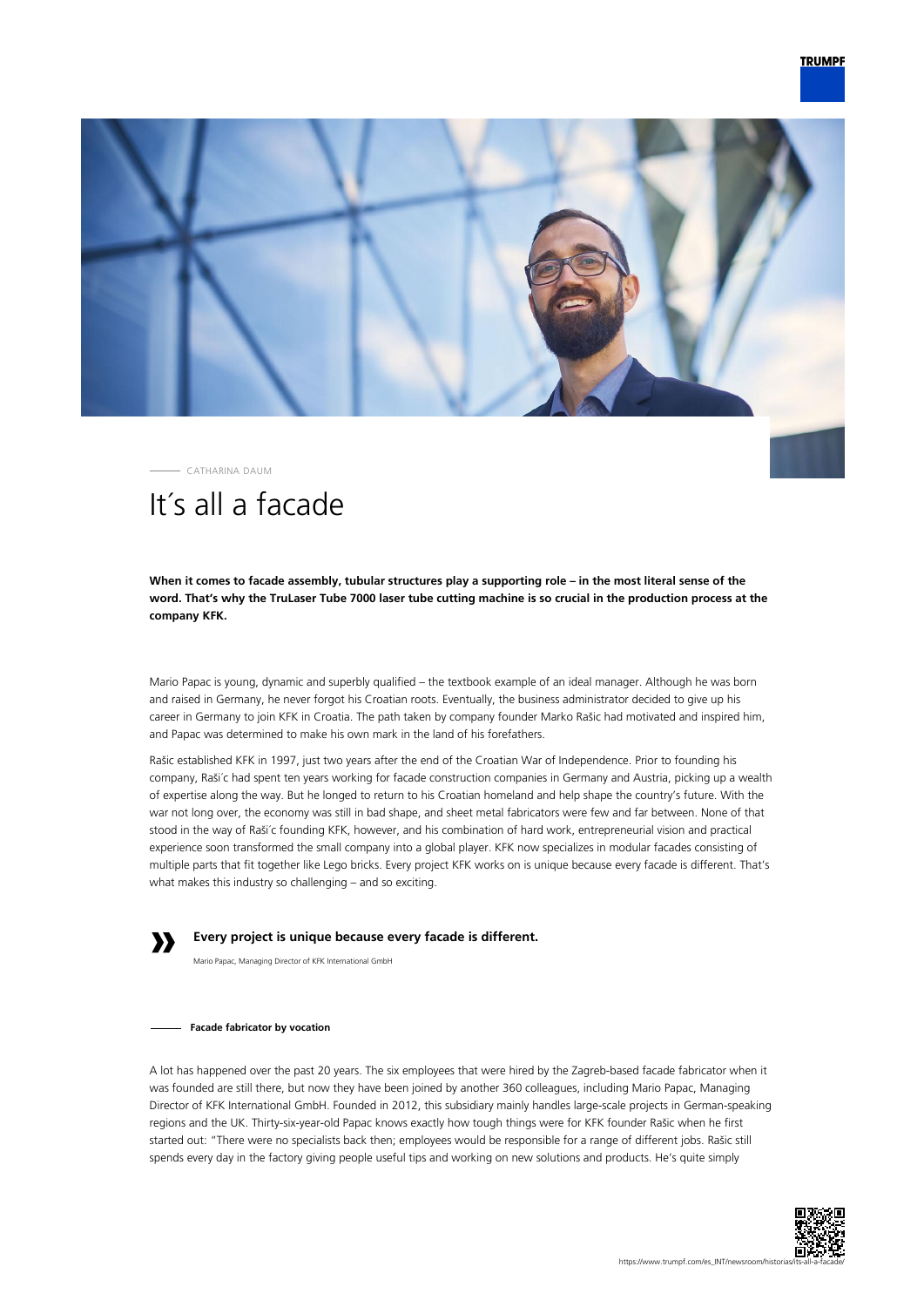passionate about building facades – it's not just a job for him, it's his vocation."

### **With EU funding, KFK can grow and further develop the country**

KFK has always re-invested the lion's share of its profits in new Machines and technologies. "A few years ago we decided to take another new approach that would enable us to carry out even bigger projects. That's what led us to the EU funding programs," says Mario Papac. The European Union supports cutting-edge ideas, technologies and machine purchases by providing companies with financial support. With the EU's help, the company has contributed to the creation of a number of impressive buildings in Croatia, including the roof and facade design for Dubrovnik Airport. "Obviously you have to clear a whole set of hurdles to get the funding, but all those strict checks and controls are there for a good reason," Papac adds. "For example, the EU ensures that we only buy approved machines from outstanding manufacturers. That's not always easy, but it's definitely worth it."

This financial support has always been a kind of bonus for KFK, propelling it into turbo speed and enabling it to grow faster while simultaneously helping to develop its home country: "The great thing is that it enables us to push ahead with projects both in Croatia and worldwide, as well as investing in new machines," says Papac. A good example is KFK's laser tube cutting machine [TruLaser Tube 7000](https://www.trumpf.com/en_US/products/machines-systems/laser-tube-cutting-machines/trulaser-tube-7000/) from TRUMPF. This is one of the machines that has helped the company create entirely new facade designs based on tubular structures.

### **We manufacture facade elements for the tallest building in Europe.**

Mario Papac, Managing Director of KFK International GmbH

KFK used to focus predominantly on customers from Croatia, but today the company is involved in projects all over the world. "Right now we're focusing on the UK, which is currently experiencing a boom in construction. All the world's big cities are constantly striving to make buildings that are taller, more sophisticated and even better quality, and London is no exception," says Papac. He is particularly proud of the biggest project KFK is working on at the moment: "It's a residential building in London, the tallest structure of its kind currently under construction anywhere in Europe. With 76 floors and at 233 meters tall, it's a project that obviously requires the production of lots and lots of facade modules." It takes several years to complete projects on this scale – three and a half years in this case.



**»**





The KFK building in Croatia. A one-stop service provider: KFK set up its own glass production facility measuring approximately 360 meters long in 2017.



KFK employees in front of a TruLaser Tube 7000. New solutions: to provide its custom facade solutions, KFK has to constantly think one step ahead and remain flexible at all times.